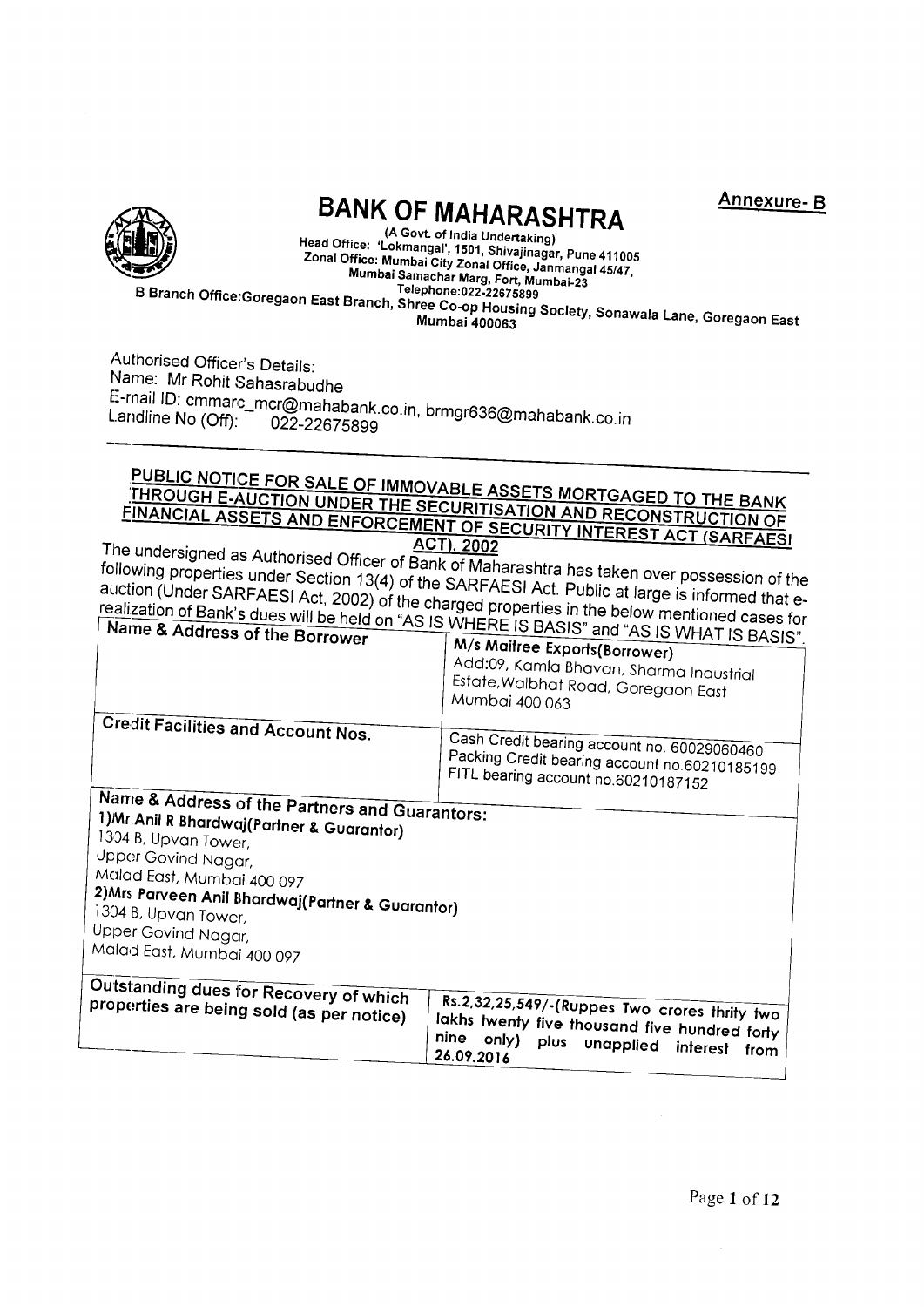# **SCHEDULE OF IMMOVABLE PROPERTIES**

A] Flat no.1304, 13<sup>th</sup> Floor, 'B'Wing, Upvan Tower CHS Ltd, Upper Govind Nagar, Chicholi Phatak Road, Malad East Mumbai 400 097, (Built up area 850 sq ft)EMD:

Reserve Price: Rs 1.22.40.000/-

| e-Auction Website                                         | <b>EMD:</b> Rs.12,24,000/-                                                                                                                                                                                                                                                                                                                             |
|-----------------------------------------------------------|--------------------------------------------------------------------------------------------------------------------------------------------------------------------------------------------------------------------------------------------------------------------------------------------------------------------------------------------------------|
|                                                           | https://www.bankeauctions.com                                                                                                                                                                                                                                                                                                                          |
| Date & Time of e-Auction<br><b>EMD Remittance Details</b> | 27.07.2018 between 11.30 a.m. to 12:30 p.m.<br>with auto extension for 5 minutes in case bid<br>is placed within last 5 minutes                                                                                                                                                                                                                        |
|                                                           | Deposit through NEFT / RTGS in the<br>Account No. 60126083217 Name of the<br>A/c: AUTHORISED OFFICER MUMBAI<br>CITY ZONE Name of the Beneficiary:<br>Bank of Maharashtra IFS Code:<br>MAHB0000002 or by way of demand draft<br>drawn in favour of "Authorised Officer,<br>Bank of Maharashtra" drawn on any<br>Nationalized or scheduled Bank, payable |
| <b>Bid Multiplier</b>                                     | at Mumbai.<br>Rs.1,00,000/-                                                                                                                                                                                                                                                                                                                            |
| Inspection of properties                                  |                                                                                                                                                                                                                                                                                                                                                        |
| Submission of offline bid application with<br>EMD         | 18.07.2018 between 11:00 a.m.to 05:00 p.m.<br>By 26.07.2018 upto 05:00 p.m                                                                                                                                                                                                                                                                             |
| <b>Date of Demand Notice</b>                              | 26.09.2016                                                                                                                                                                                                                                                                                                                                             |
| <b>Status of possession</b>                               |                                                                                                                                                                                                                                                                                                                                                        |
|                                                           | Physical                                                                                                                                                                                                                                                                                                                                               |

- The properties are being held on "AS IS WHERE IS" and "AS IS WHAT IS BASIS" and  $\mathbf{1}$ . the E-Auctions will be conducted "Online". The auction will be conducted through the Bank's approved service provider M/s.C1 India Pvt Ltd - at the web https://www.bankeauctions.com. Please visit https://www.bankofmaharashtra.in/ for E-Auction Tender Documents containing online e-auction bid form, Declaration, General Terms and conditions of online auction sale. For details in this regard, kindly contact Mr. Ganesh Patil, C1 India Pvt Ltd., Mobile number: 9821690968.
- To the best of knowledge and information of the Authorised Officers, there are no  $2.$ encumbrances on the properties. However, the intending bidders should make their own independent inquiries regarding the encumbrances, title of property put on auction and claims / rights / dues / affecting the property, prior to submitting their bid. The e-Auction advertisement does not constitute and will not be deemed to constitute any commitment or any representation of the bank. The property is being sold with all the existing and future encumbrances whether known or unknown to the bank. The AuthorisedOfficer / Secured Creditor shall not be responsible in any way for any third party claims / rights /
- The intending purchasers / bidders are required to deposit EMD amount either through  $3<sub>l</sub>$ NEFT / RTGS in the Account No. 60126083217 Name of the A/c: AUTHORISED OFFICER MUMBAI CITY ZONE Name of the Beneficiary: Bank of Maharashtra IFS Code: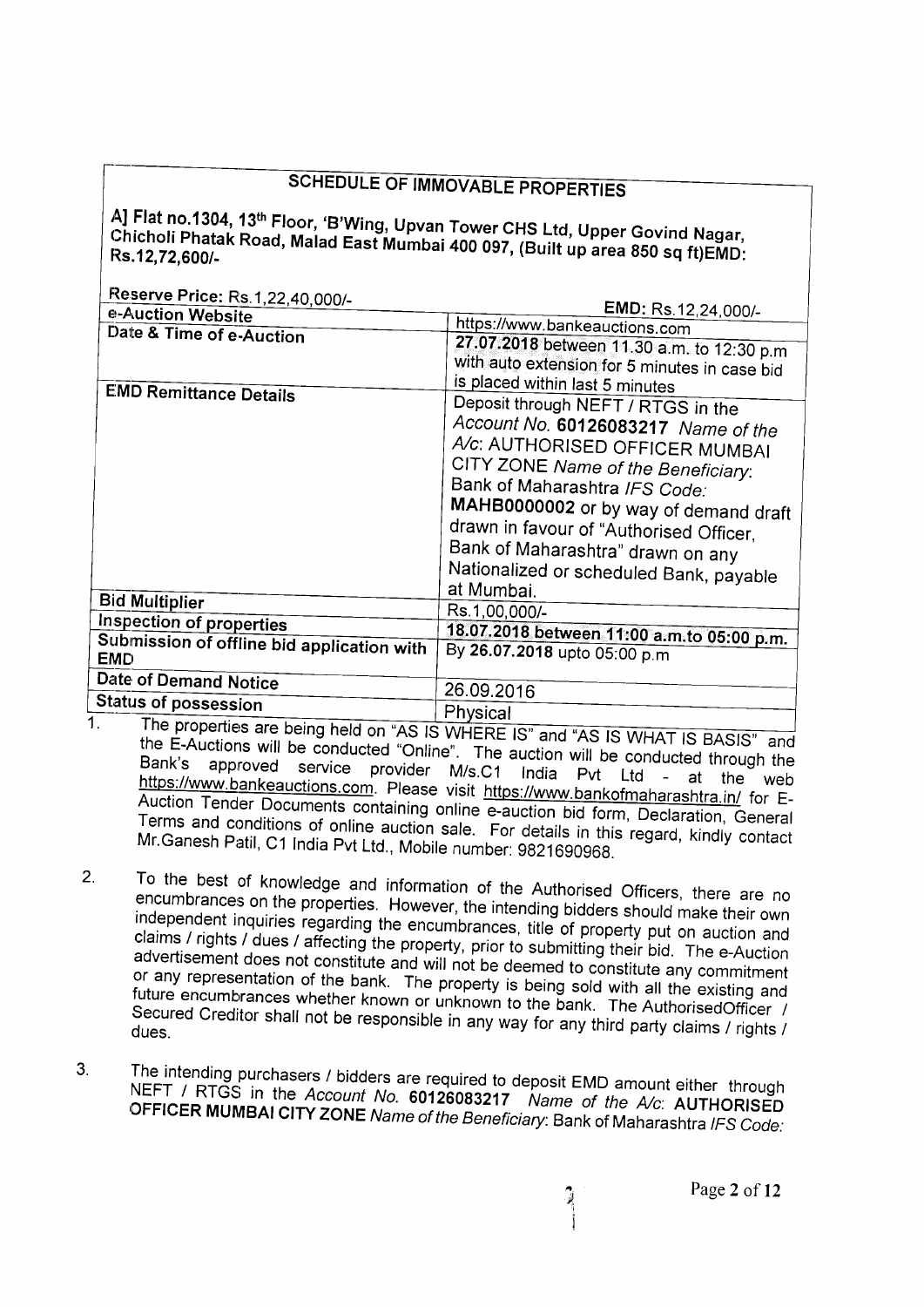MAHB0000002 or by way of demand draft drawn in favour of "Authorised Officer, Bank of Maharashtra" drawn on any Nationalized or scheduled Bank, payable at Mumbai.

- $\overline{4}$ Bidders shall hold a valid email ID as all the relevant information from Bank and allotment of ID & Password by M/s C1 India Pvt. Ltd., shall be conveyed through e-mail ONLY.
- $5<sub>1</sub>$ The intending bidder should submit the evidence for EMD deposit like UTR number along with Request Letter for participation in the E-auction, and self-attested copies of (i)Proof of ldentificittion (KYC) viz. Voter lD Card / Driving License / passport etc. (ii) Current Address - Proof for communication, (iii)PAN Card of the bidder, (iv)valid e-mail ID, (v)contact number (Mobile / Landline) of the bidder etc. to the Authorised Officer of Bank of Maharashtra, 2<sup>nd</sup> Floor, Mumbai Zone, 45/47 Janmangal Building Mumbai Samachar Marg, , Fort Mumbai-4OO 001 by 26.07.2018 upto 05:00 p.m. Scanned copies of the original of these documents are also required to be submitted to e-mail id displayed above.
- 6. Names of the Eligible Bidders, will be identified by the Authorised Officer, Bank of Maharashtra, Mumbai Zone to participate in online -auction on the portal https://www.bankeauctions.com. M/s C1 India Pvt Ltd will provide User ID and Password after due verification of PAN Card of the Eligible Bidders.
- 7. It shall be the responsibility of the interested bidders to inspect and satisfy themselves about the property before submission of the bid. The measurement of properties are approximate and mentioned as per available records however bidders are requested to personally verify at site and also from the records of the Revenue Authorities prior to participating in auction.
- 8. The Earnes;t Money Deposit (EMD) of the successful bidder shall be retained towards part sale consideration and the EMD of unsuccessful bidders shall be refunded. The Earnest Money Deposit shall not bear any interest. The successful bidder, on acceptance of bid price by the Authorised Officer, shall immediately i.e. on the same day or not later than next working day, as the case may be, pay a deposit of Twenty Five percent of the amount of the sale price which is inclusive of earnest money deposited, if any, to the authorized officer and in default of such deposit, the property shall be sold again. The balance of the sale price shall be deposited by the successful bidder on or before  $15<sup>th</sup>$  day of auction. Default in deposit of any amount by the successful bidder would entail forfeiture of the whole money already deposited and property shall be put to re-auction and the defaulting bidder shall have no claim / right in respect of property / amount.
- 9. It shall be the responsibility of the successful bidder to remit the TDS  $@$  1% as applicable u/s 194 1-A if the aggregate of the sums credited or paid for such consideration is Rs. 50 lakhs or more. TDS should be filed online by filling form 26QB & TDS certificate to be issued in form 16 B. The purchaser has to produce the proof of having deposited the income tax into the government account.
- 10. The prospective qualified bidders may avail online training of e-Auction from C-1 India Pvt. Ltd. prior to the date of e-Auction. Neither the Authorised Officer nor Bank of Maharashtra, nor M/s. C1 India Pvt. Ltd. shall be held responsible for any Internet Network problem / Power failure / any other technical lapses / failure etc. In order to ward-off such contingent situation the interested bidders are requested to ensure that they are technically well equipped with adequate power back-up etc. for successfully participating in the e-Auction.

ti i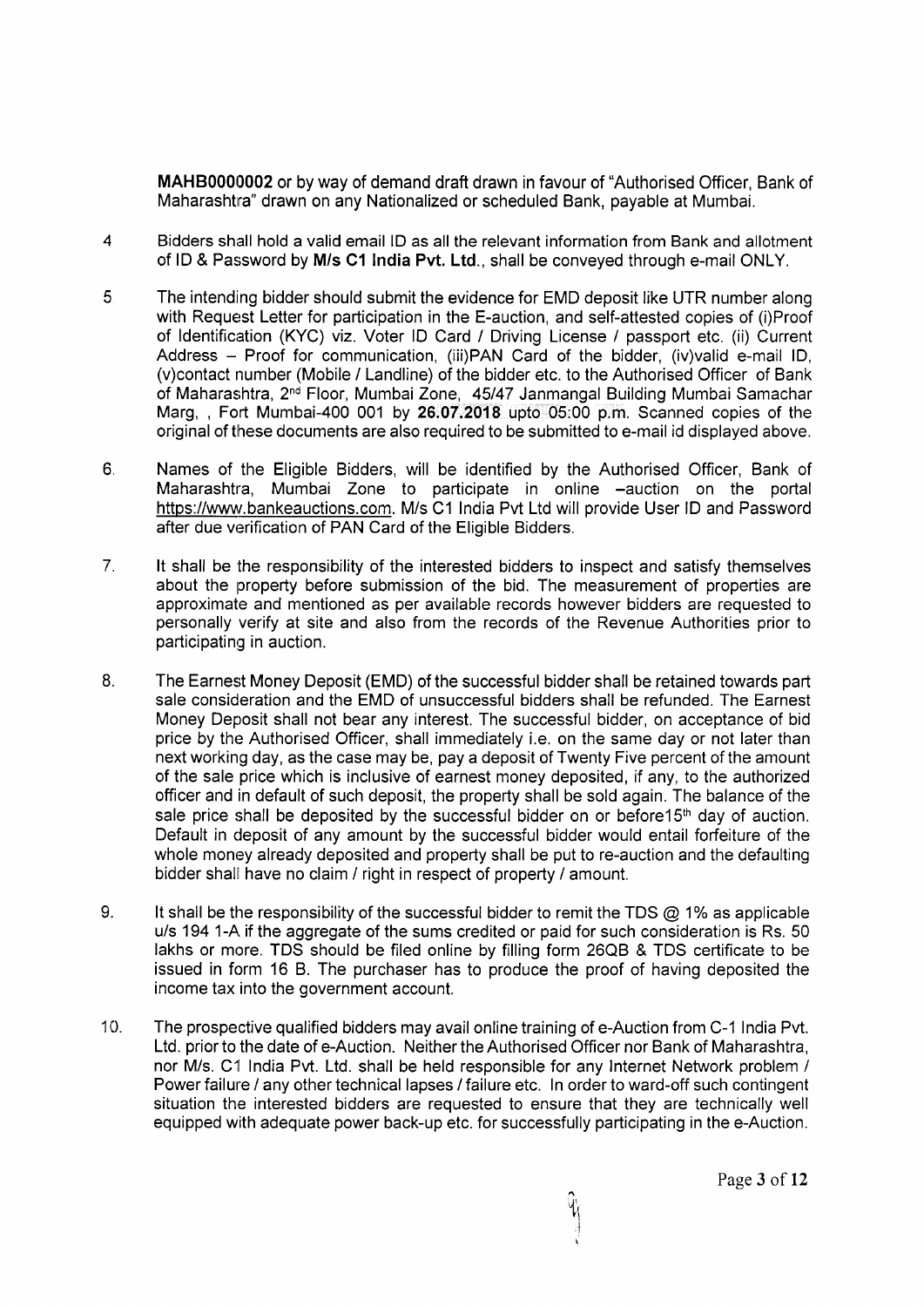- 11. The purchaser shall bear the applicable stamp duties / additional stamp duty / transfer charges fee etc. and also all the statutory / non-statutory dues, taxes rates assessment charges, fees etc. owing to anybody.
- 12. The Authorized Officer / Bank is not bound to accept the highest offer and has the absolute right to accept or reject any or all offer(s) or adjourn / postpone/cancel the e-<br>auction or withdraw any property or portion ther stage without assigning any reason there for.
- 13 The Sale Certificate will be issued in the name of the purchaser(s) / applicant (s) onty and will not be issued in any other name(s).
- 14. The sale shall be subject to rules / conditions prescribed under the Securitisation and Reconstruction of Financial Assets and Enforcement of Security Interest Act, 2002.
- Bid form without EMD or with below EMD amount shall be rejected summarily. 15.
- The Bank is not liable to pay any interesVrefund of EMD/sale price in case of any delay in issue of confirmation of sale/Sale Certificate by virtue of any Court Order. 16.
- This notice is also being published in vernacular. The English version shall be final if any question of interpretation arises. 17.
- The Borrowers attention is invited to the provisions of sub-section 8 of section 13 of the Act in respect of time available, to redeem the secured asset. 18.

## STATUTORY SALE NOTICE AS PER RULE 9 UNDER SECURITY INTEREST (ENFORCEMENT) (AMENDMENT) RULES, 2002

The borrowers / guarantors are hereby notified to pay the sum as mentioned above along with upto dated interest and ancillary expenses before the date of auction, failing which the property will be auctioned / sold and balance dues if any will be recovered with interest and cost.

> (Rohit Sahasrabudhe) (Mobile no.7045786088) Chief Manager(ARC) & Authorised Officer Bank of Maharashtra  $\boldsymbol{y}$

Place: Mumbai Date: 18.06.2018

Page 4 of 12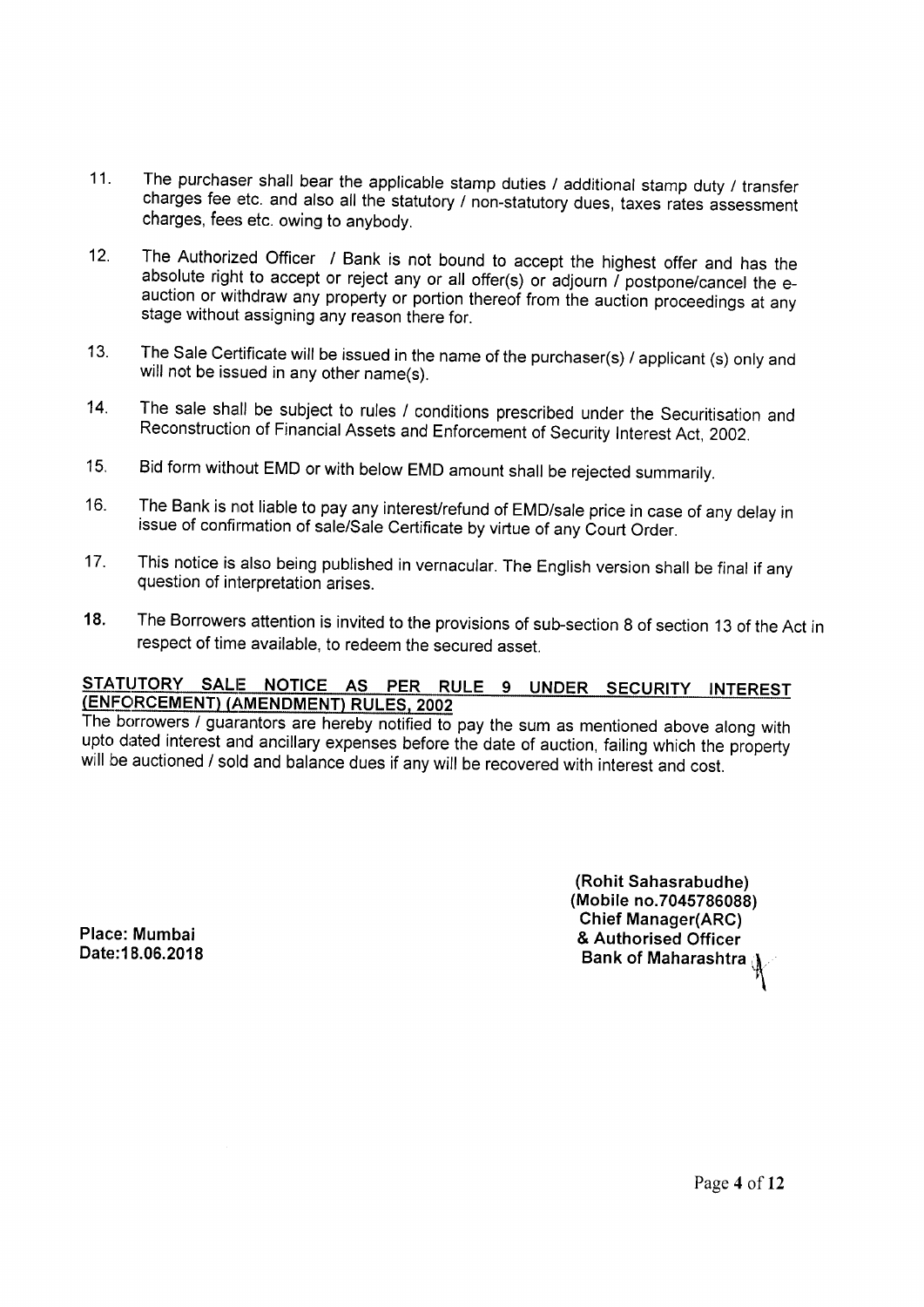## AUCTION SALE PROGRAMME SCHEDULE OF IMMOVABLE and MOVEABLE PROPERTIES

A] Flat no.1304, 13<sup>th</sup> Floor, 'B'Wing, Upvan Tower CHS Ltd, Upper Govind Nagar, Chicholi Phatak Road, Malad East Mumbai 400 097, (Built up area 850 sq ft)

Reserue Price: Rs.1 ,22,40,000/-

EMD: Rs.12,24,000/-

EMD Remittance Details: : :Deposit through NEFT / RTGS in the Account No. 60126083217 Name of the A/c: AUTHORISED OFFICER MUMBAI CITY ZONE Name of the Beneficiary: Bank of Maharashtra IFS Code: MAHB0000002 or by way of demand draft drawn in favour of "Authorised Officer, Bank of Maharashtra" drawn on any Nationalized or scheduled Bank, payable at Mumbai,

| <b>Bid Multiplier</b>                          | Rs.1,00,000/-                                                                           |
|------------------------------------------------|-----------------------------------------------------------------------------------------|
| Inspection of Properties                       | 18.07.2018 between 11:00 a.m.to 05:00 p.m.                                              |
| Last date of submission<br>Online auction sale | : By 26.07.2018 upto 05:00 p.m<br>$-27$ 07 0010 hot son 11.00 - $\ldots$ 10.00 $\ldots$ |

Online auction sale  $\; : \; 27.07.2018$  between 11.30 a.m. to 12:30 p.m with auto extension for 5 minutes in case bid is placed within last 5 minutes

y

I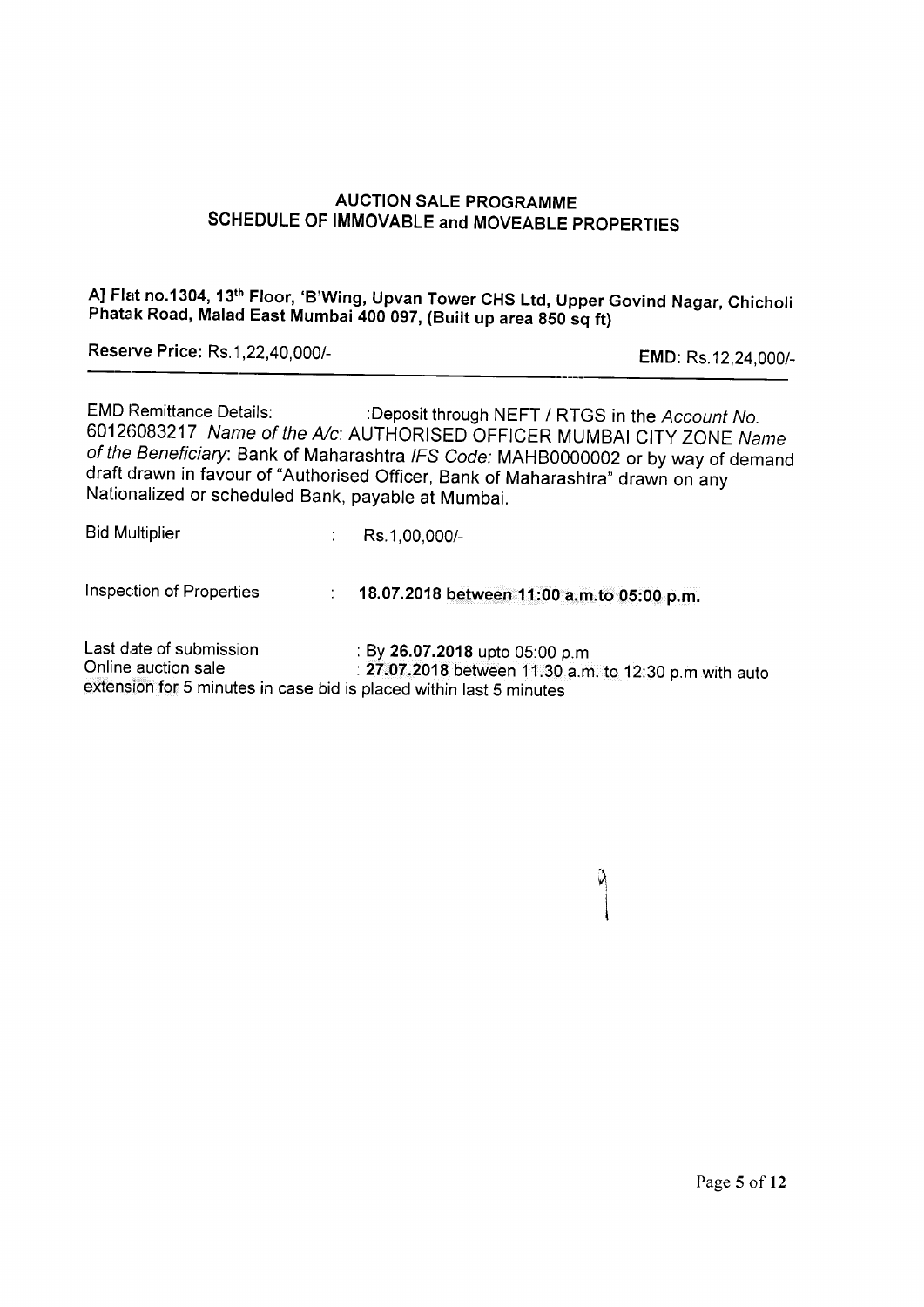

# BANK OF MAHARASHTRA

(A Govt. of India Undertaking) Head Office: 'Lokmangal', 1501, Shivajinagar, Pune 411005 Zonal Office: Mumbai City Zonal Office, Janmangal 45/47, Mumbai Samachar Marg, Fort, Mumbai\_23

Tele processes Land Deckember 2022 September 2022 Spanch Office:Goregaon East Mumbai<br>Branch Office:Goregaon East Branch, Shree Co-op Housing Society, Sonawala Lane, Goregaon East Mumbai

400063

Telephone: 26868091/26850163 Email brmgr636@mahabank.co.in

## E.AUCTION BID FORM

(Read carefully the terms and conditions of sale before filling -up and submitting the bid)

| Sr.<br>No. | Name of<br>Bidder(s) (in<br>Capital) | Father's /<br><b>Husband's Name</b> | <b>Postal Address of</b><br>Bidder(s) (If Bidder is a<br>company, address of<br>its Regd.Office) | Phone / Cell<br>Number and<br>email ID |  |  |  |  |
|------------|--------------------------------------|-------------------------------------|--------------------------------------------------------------------------------------------------|----------------------------------------|--|--|--|--|
|            |                                      |                                     |                                                                                                  | 15                                     |  |  |  |  |
|            |                                      |                                     |                                                                                                  |                                        |  |  |  |  |

- 5. Bank Account details to which EMD amount to be returned i) Bank A/c. No. : ii) IFSC Code No. : iii) Branch Name :
- Date of submission of bid : 6
- PAN Number: 7.
- Property/Assets Item No. in respect : of which the bid is submitted 8.
- Whether EMD remitted  $9<sub>1</sub>$ :Yes/No
- EMD remittance details\* 10. Date of remittance Name of Bank **Branch** Account No. IFSC Code No UTR No
- 11. Bid Amount quoted :

I declare that I have read and understood all the terms and conditions of auction sale and shall abide by them.

 $\ddot{\cdot}$ 

(Signature of the Bidder) \*mandatory: Bidders are advised to preserve the EMD remittance challan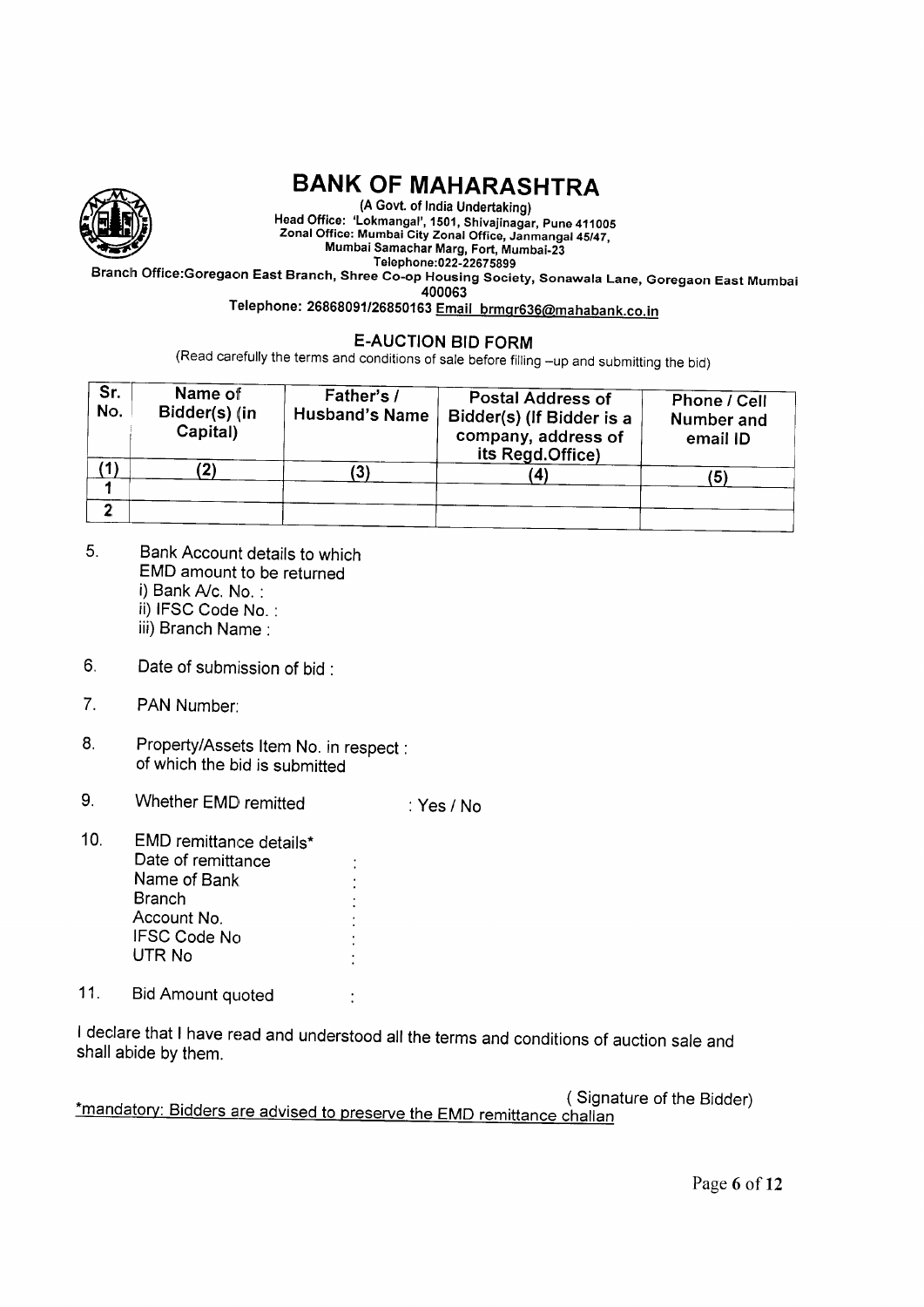### DECLARATION

Date:

The Authorised Officer **Bank of Maharashtra** 

(Branch address with Pin code)

- 1. I/We, the Bidder/s aforesaid do hereby state that, I/We have read the entire terms and conditions of the sale and understood them fully. I/We, hereby unconditionally agree to conform with and to be bound by the said terms
- 2. I/We declare that the EMD and other deposit towards purchase-price were made by me/us as against my/our bid and that the particulars remittance given by me/us in the bid form is true and correct.
- I/We further declare that the information revealed by me/us in the bid document is true<br>and correct to the best of my/our belief. I/We understand and agree that if any of the<br>statement/ information revealed by me/us is fou  $3<sup>1</sup>$
- $\overline{4}$ . I/We also agree that after my/our offer given in my/our bid for purchase of the assets is accepted by the Bank and I/We fail to accept or act upon the terms and conditions of the sale or am/are not able to complete the tra reason whatsoever and/or fail to fulfill anylall the terms and conditions of the bid and offer letter, the EMD and any other monies paid by me/us along with the bid and thereafter, are liable to be forfeited.
- The decision taken by the Authorised Officer of the Bank in all respects shall be binding on me/us. 5.
- I also undertake to abide by the additional conditions if announced during the auction including the announcement of correcting and/or additions or deletions of terms being offered for sale. 6.

Signature:

| Address: |  |  |  |  |  |  |  |  |  |  |  |
|----------|--|--|--|--|--|--|--|--|--|--|--|
|          |  |  |  |  |  |  |  |  |  |  |  |
|          |  |  |  |  |  |  |  |  |  |  |  |

Name<sup>-</sup>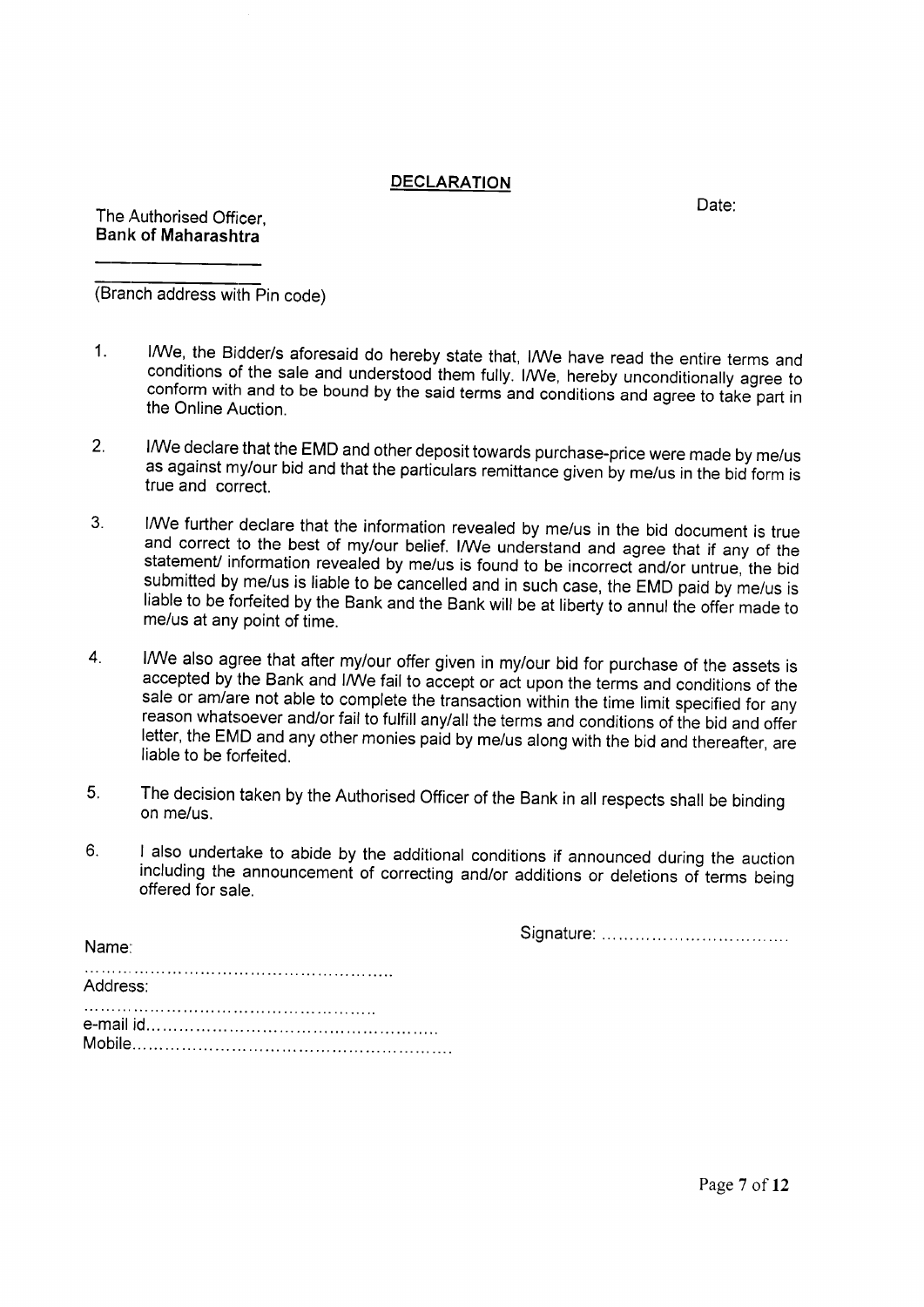

# BANK OF MAHARASHTRA

Telephone:022\_22675899 (A Govt. of India Undertaking) Head Office: 'Lokmangal', 1501, Shivajinagar, Pune 411005 Zonal Office: Mumbai City Zonal Office, Janmangal 45/47, Mumbai Samachar Marg, Fort, Mumbai\_21

Branch Office:Goregaon East Branch, Shree Co-op Housing Society, Sonawala Lane, Goregaon East Mumbai 400063

Telephone: 26868091/26850163 Email brmgr636@mahabank.co.in

### <u>General Terms</u> <u>and Conditions of Online Auction Sale</u>

- 1. Nature and Object of Online Sale:
	- a. The online e-auction sale is with the object of Free and Fair Sale, Transparency and for achieving best-possible recovery of public money.
	- **b.** The sale is governed by the Provisions of the Securitisation and Reconstruction of Financial Assets and Enforcement of Security Interest Act, 2002 and Security Interest (Enforcement) Rules, 2002 and the following spec
- 
- 2. Caution to bidders:<br>**a.** Property is sold on as is and where is /on what it is/ no complaint basis.
	- b. Bidders are advised / cautioned to verify the concerned SRO as well as the<br>Revenue Records/ other Statutory authorities such as Sales Tax/Excise/Income Tax etc. and shall satisfy themselves regarding the nature, description, condition, encumbrance, lien, charge, statutory dues, etc over the property before submitting their bids.
	- c. Bidders are advised to go through all the terms and conditions of sale given in the tender document and also in the corresponding public sale notice in the dailies
- d. Statutory dues/liabilities etc., due to the Government/Local Body, if any, shown in the sale notice/tender document shall be borne by the purchaser(s).<br>3. Inspection of Property/Immovable Assets:

- a. Property/Assets can be inspected on the date(s) given in the public sale notice / tender document.
- b. Bidders shall inspect the property/Assets and satisfy themselves regarding the physical nature, condition, extent, etc of the property/Assets.
- 
- d. Complaints, if any, in the matter of inspection shall immediately be brought to the notice of the Authorised Officer. 4. Inspection of Title Deeds:
- 
- a. Bidders may inspect and verify the title deeds and other documents relating to the property available with the Bank<br>5. Submission of bid forms:<br>**a.** Bids in the prescribed format given in the tender document shall be submitted
- - "offline" in the proforma provided in portal <u>https://www.bankeauctions.com</u> Bids<br>submitted otherwise shall not be eligible for consideration and rejected.
	- b. Bids shall be submitted online before the last date and time given in the sale notice/tender document.<br>
	c. Bids form shall be duly filled in with all the relevant details.
	-
	- d. Bidders staying abroad/NRIs/PIOs/Bidders holding dual citizenship must submit photo page of his/her valid Indian Passport.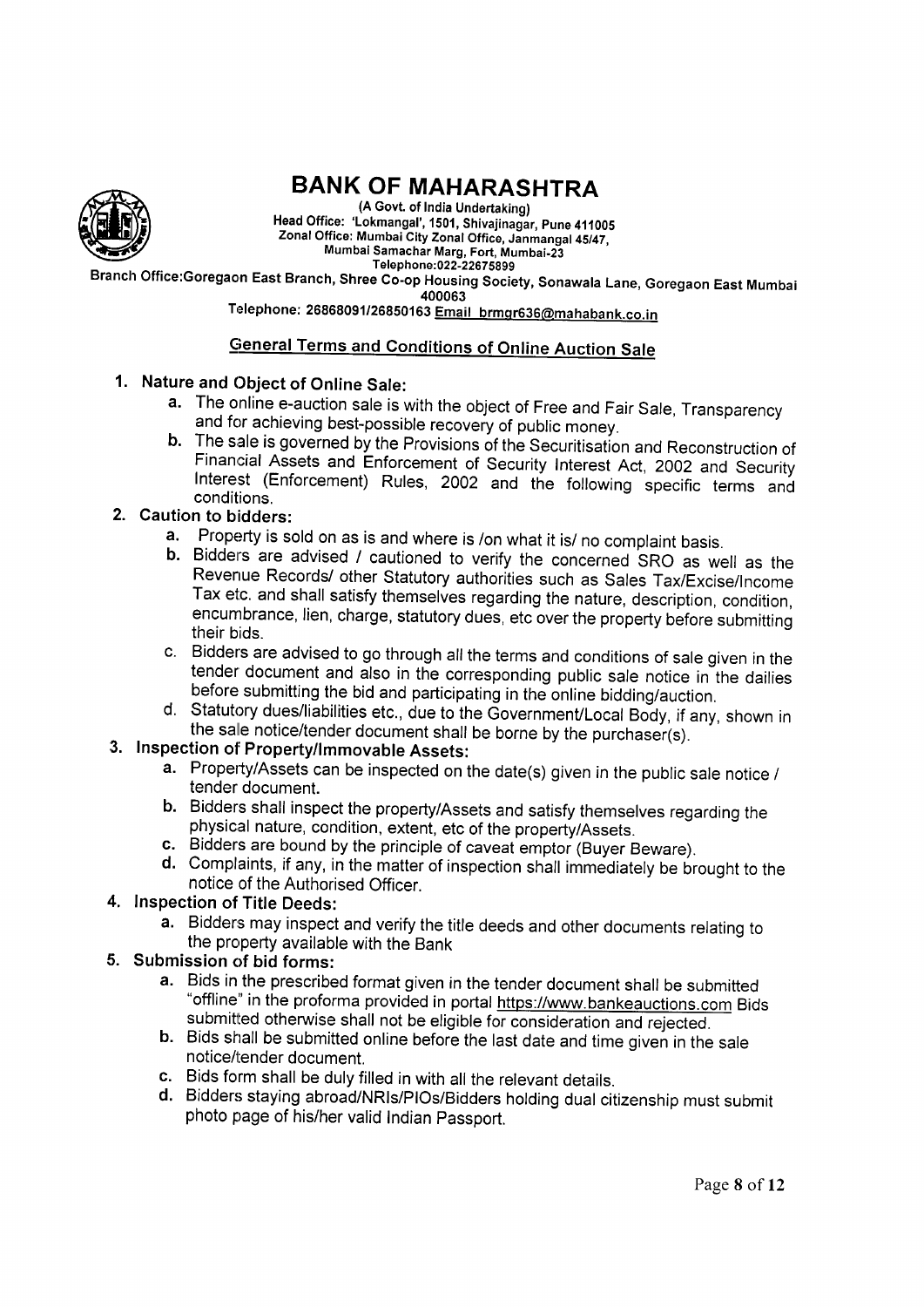- e. Incomplete/unsigned bids without EMD remittance details will be summarily rejected. NRI Bidders must necessarily enclose a copy of Photo page of his/her<br>Passport and route their bid duly endorsed by Indian Mission.
- f. Only copy of PAN Card, Passport, Voter's ID, Valid Driving License or Photo Identity Card issued by Govt. and PSU will be accepted as the identity document and should be submitted along with the bid form.
- g. Original Identity Document copy of which is submitted along with the bid form must be produced on demand.
- Earnest Money Deposit (EMD):
	- a. The bid shall be accompanied by the EMD as specified in the public sale notice/tender document.
	- b. EMD and other deposits shall be remitted through EFT/NEFT/RTGS Transfer to the bank account as specified in the sale notice/Tender document.
	- c. Bidders not to disclose remittance details of EMD, UTR Code, etc. to any one and to safeguard its secrecy.
	- d. Bidders shall preserve the remittance challan and shall produce the same as and when demanded.<br> **e.** Bid form without EMD shall be summarily rejected.
	-
	- f. All details regarding remittance of EMD shall be entered in the bid form.
	- g. EMD, either in part or in full, is liable for forfeiture in case of default.
- 7. Bid Multiplier
	- a. The bidders shall increase their bids in multiplies of the amount specified in the public sale notice.
- 8. Duration of Auction sale:
	- a. Online auction sale will start automatically on and at the time given in the public sale notice/Tender Document.
	- b. Auction/Bidding time will initially be for a period of one hour and if bidding continues, the bidding process will get automatically extended five minutes duration of each and kept open till the auction-sale concludes.
	- c. lf any market-leading bid (bid higher than the highest at the point in time) is received within the last five minutes of closing time, the bidding time will be extended automatically by five minutes and if no bid higher than last quoted highest bid is received within the said extended five minutes, the auction sale will automatically get closed at the expiry of the extended five minute. There will thus be an extension of bidding-time, each of five minutes duration, till auction is concluded.
	- d. Bidders are advised to enter their bid accordingly keeping in mind the five minutes duration.
	- e. No complaint on time-factor or paucity of time for bidding will be entertained.

## 9. Online Bidding:

- a. Auction/ bidding will be only online bidding through the portal provided by the service provider.
- b. In case of sole bidder, the sale may be accepted or deferred and property be brought for resale or otherwise sale will be deferred or cancelled.
- c. Bidders are cautioned to be careful while entering their bid amount and to check for alteration, if any, before confirming the same.
- d. No request/complaint of wrong bidding will be entertained for canceling the sale and in such case, the EMD in full will be forfeited.
- e. Bidders may, subject to conditions of online service provider, may avail preauction training andlor for demo/mock auction-sale.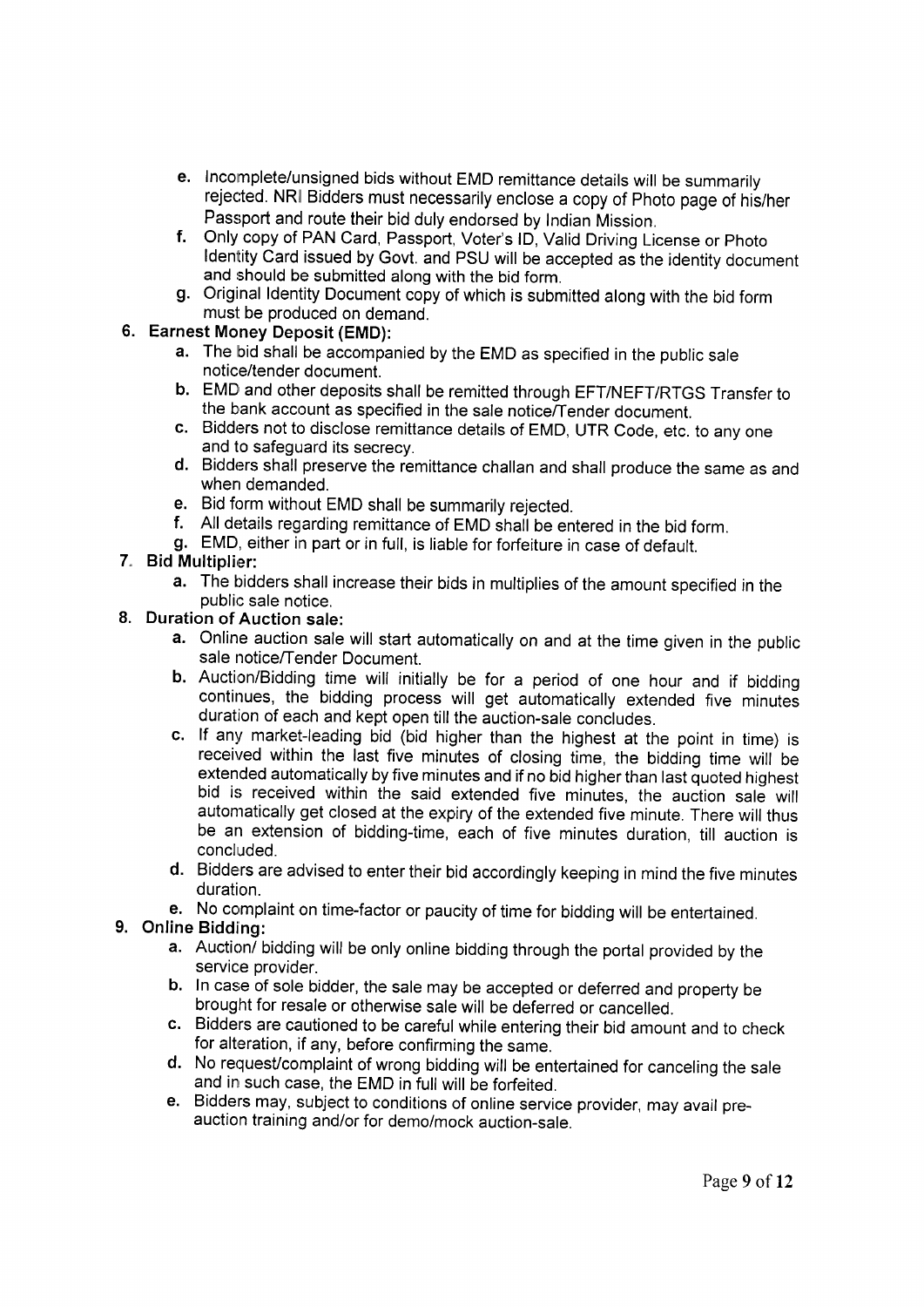- 10. Declaration of successful bidder:<br>
a. Highest bidder will be declared the successful bidder and sale will be confirmed<br>
in his favour. Intimation to this effect will be given through e-mail by service<br>
provider/Bank.
	- **b.** All intimations to bidders/auction purchaser will be primarily through e-mail by the service provider/Bank. Date of sending e-mail will be considered as date of intimation. If no intimation reaches, bidders are expect

## 11. Deposit of purchase price:

- a. The bidder declared successful, shall pay, immediately on the same day after such declaration, a deposit of 25% (less EMD already paid) on the amount of his purchase money.
- **b.** In case of the auction-sale proceeding and concluding beyond the banking<br>transaction hours, the deposit of 25% of purchase price (less EMD already paid)<br>shall be remitted before 5.00 p.m. of the next working day.<br>c.
	-

- a. Default of payment of 25% of bid amount (less EMD) on the same day or the next working day as stated in para 11(b) above and 75% of balance bid amount within the stipulated time shall render automatic cancellation of sale without any<br>notice.
- notice.<br>
b. The EMD and any other monies paid by the successful bidder shall be forfeited<br>
by the Authorised Officer of the Bank.<br>
13. Sale Certificate / Payment of Stamp Duty:

- 
- 
- 
- 
- a. On payment of the entire purchase price / bid amount, Sale Certificate will be<br>issued by the Authorised Officer of the Bank only in the name/names of the<br>bidders whose name/names are mentioned in the bid form.<br>b. No req
	-
	-

- **a.** EMD of unsuccessful bidders will be returned through EFT/NEFT/RTGS transfer<br>to the bank account details provided by them in the bid form and intimated via their<br>email id.<br>**b.** Unsuccessful bidders shall ensure return
- 

## 15. Stay/Cancellation of Sale: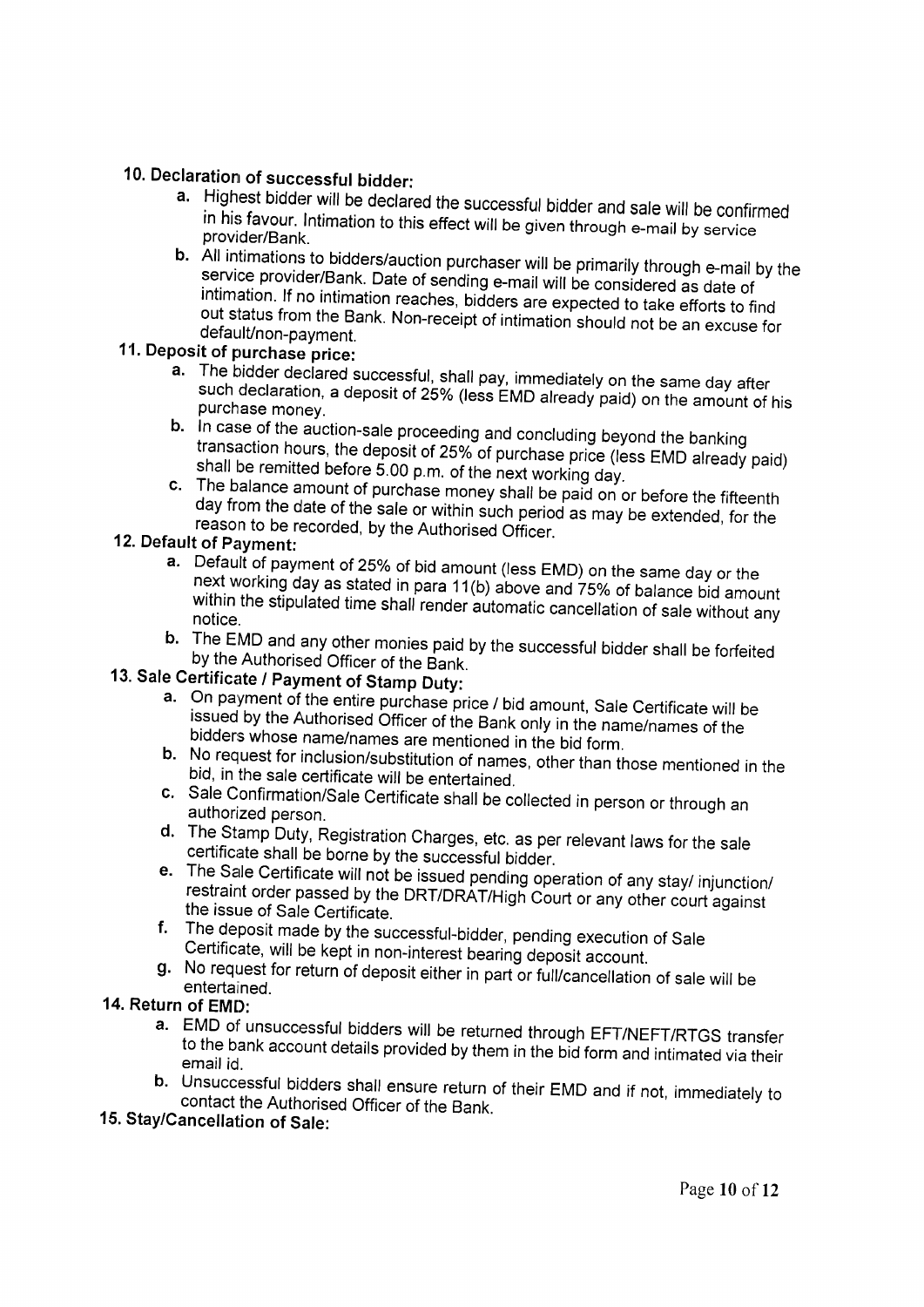- a. In case of stay of further proceedings by DRT/DRAT/High Court or any other Court, the auction may either be deferred or cancelled and persons participating in the sale shall have no right to claim damages, compensation or cost for such postponement or cancellation.
- b. Default in payment of 25% of the purchase price or the balance purchase price within the stipulated/extended time will result in forfeiture and cancellation of sale and Bank will be entitled to re-auction the same.

## 16. Delivery of 'fitle Deeds:

a. The title deeds and other documents related to the property and deposited with the Bank for creation of Equitable Mortgage shall be delivered to the Successful bidder/Auction Purchaser, on execution of the Sale Certificate

## 17. Delivery of possession:

a. All expenses and incidental charges there to shall be borne by the auction purchaser.

## 18. Other Conditions:

- a. The Authorised Officer will be at liberty to amend/ modify/ delete any of the conditions as may be deemed necessary in the light of facts and circumstances of each case.
- b. The Authorised Officer reserves the right to accept or reject all or any bid or bids without assigning any reason and to postpone or cancel the sale without assigning any reason.
- c. Bidders shall be deemed to have read and understood all the conditions of sale and are bound by the same.
- d. No counter-offer/conditional offer/conditions by the bidder and/or successfulbidder will be entertained.

## Technical Terms and Conditions of Online Auction Sale

- 1. Prospective bidder has to register with the "online" service provider
- 2. Only upon verification of the bid form and confirmation of remittance of EMD, the User ID issued by the online service provider will be activated permitting the bidder to enter into the website of the service provider for bidding.
- 3. Bidders should not disclose their User ID as well as password and other materia information relating to the bidding to any one and to safeguard its secrecy.
- 4. Bidders are advised to change the password immediately on receipt from the service provider.
- 5. Time Extension: lf any market leading bid (bid higher than the highest at the point in time) is received within the last five minutes of closing time, the time of auction sale will get automatically extended by another five minutes and subsequently, if no further bid higher than the last quoted highest bid is received within the said extended five minutes, the auction sale will be automatically closed at the expiry of the extended five minutes.
- 6. Training: The online service provider will provide training "online" if required by the bidders at a nnutually convenient date and time before the auction.
- <sup>7</sup>. Bids: All bids placed are legally valid bids and are to be considered as bids from the bidder himself. Once the bid is placed, the bidder cannot reduce or withdraw the bid for whatever reason. lf done so, the EMD amount shall be forfeited.
- 8. The highest and the latest bid on the auction shall supersede all the previous bids of the respective bidders. The bidder with the highest offer/ bid does not get any right to demand acceptance of his bid in case any stay order is received by the Bank.
- 9. The bidder shall be solely responsible for all consequences arising out of the bid submitted by him (including any wrongful bidding) and no complainV representation will be